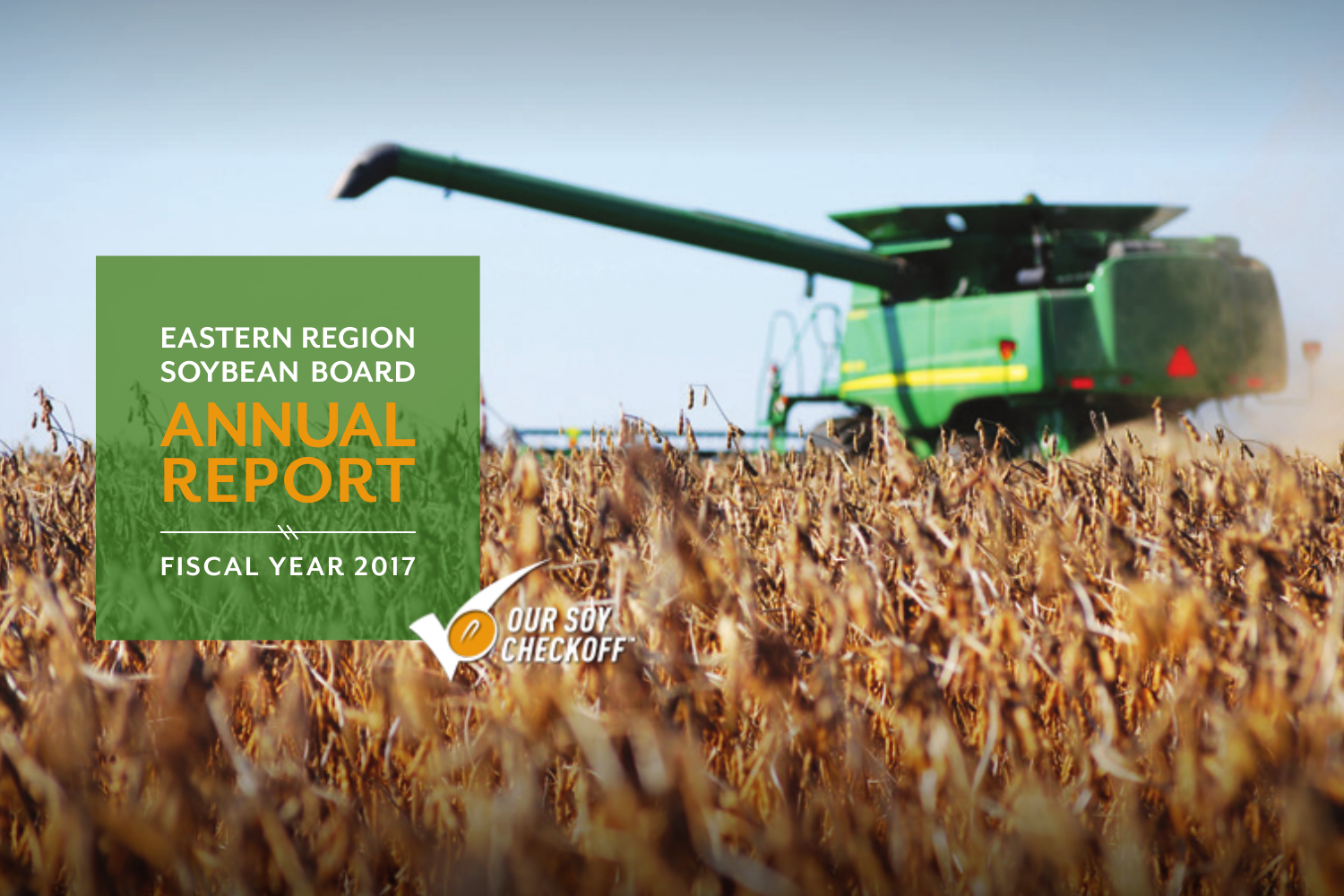#### *Providing opportunities for soybean growers*

The Eastern Region Soybean Board (ERSB) is a farmercontrolled Qualified State Soybean Board responsible for managing the West Virginia, Florida and New England states' share of funds received from the nationwide soybean checkoff program.

The mission of the Board is to invest soybean checkoff resources to advance soybeans in the Eastern Region, enhance sustainability, and provide opportunities for Eastern Region soybean growers. This annual report outlines the projects and initiatives funded by the checkoff in the Eastern Region in Fiscal Year 2017.

The ERSB participates in a shared-executive arrangement with the Pennsylvania Soybean Board in order to maximize funds available for projects and to reduce overhead costs.



## *Checkoffworks to build preference for U.S. soy*

The U.S. soybean industry is turning a corner. This year, soy acres closed in on corn acres, narrowing the gap between the two crops. The booming supply of soy was a topic of discussion at the United Soybean Board in Fiscal Year 2017 – as is the need for continued strong demand. Conversations are shifting from increasing volume to maximizing value to set farmers up for longterm profitability.

As USDA reports a record mgn or 09.9 minion planted  $N<sub>1</sub>$  is contained of  $N<sub>2</sub>$  in  $N<sub>3</sub>$  $\alpha$  administer the checkoff are investing checkoff dollars both **Phone: (717) 651-5922** the meal and oil, and beyond **Fax: (11)** 651-591. **Fax: (11)** 651. **Fax: (11)** 652. **Fax: (11)** 652. **Fax: (11)** 652. **Fax:** (11) the bean to meet evolving end-user demands sustainably. high of 89.5 million planted inside the bean to improve

Continuous improvement in U.S. soy keeps preference strong.

Finding, launching and leveraging profit opportunities for all U.S. soybean farmers is a constantly evolving mission for United Soybean Board in order to maximize value for U.S. soy and maximize profit opportunities for U.S. soybean farmers.

In terms of soybean meal, there's a growing interest by farmers in who is purchasing and using U.S. soy and how to meet their needs for a quality product through innovative research and measurement.

For soybean oil, the Board looks to leverage rapidly expanding technologies, including high oleic, and to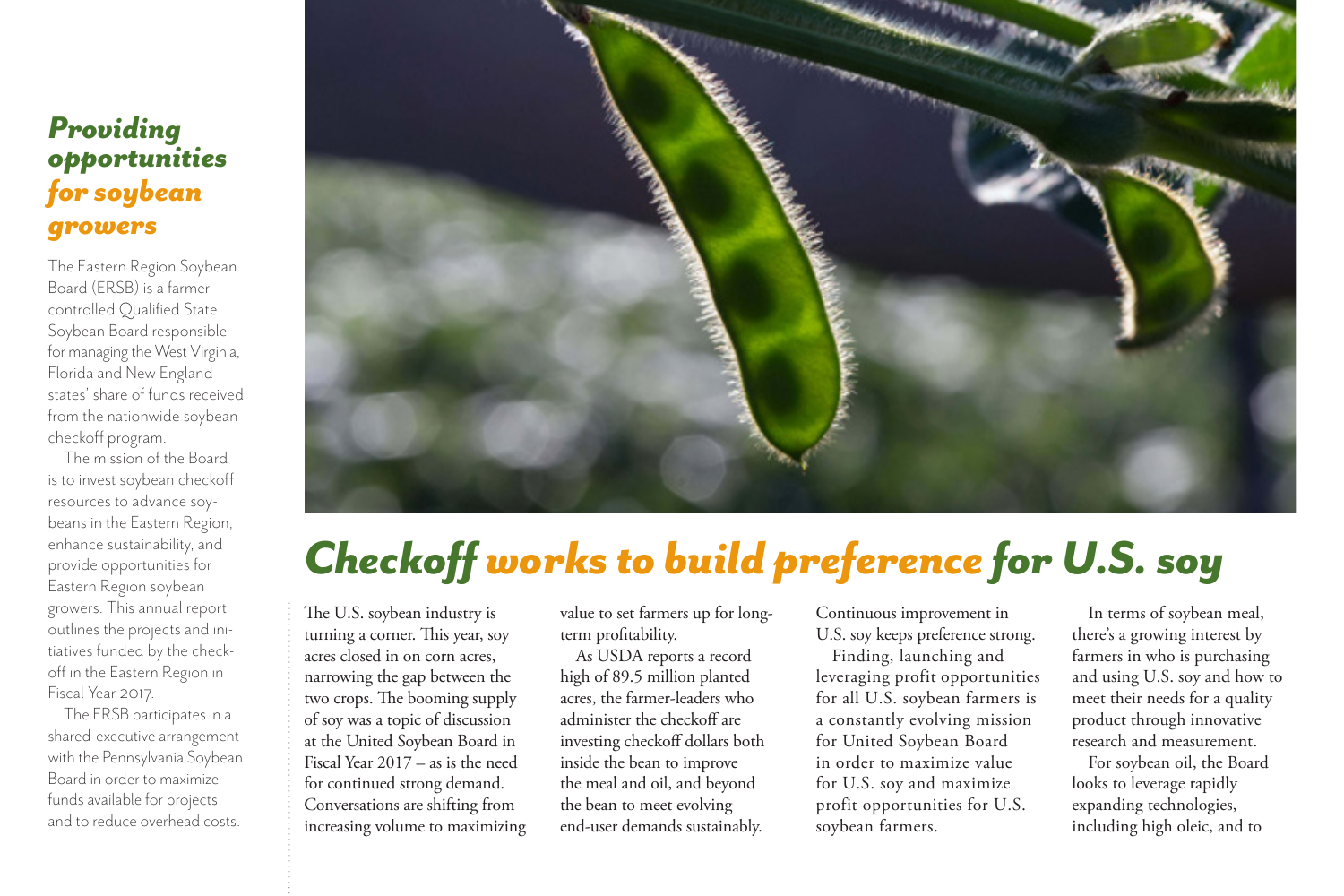also diversify the investment portfolio through industrial uses. The Board also elevated the conversation on sustainability and tools to meet the needs of the future, including plant breeding innovations. This portfolio of investments helps to maximize farmer profit opportunities long term.

U.S. soybean farmers and their checkoff are working toward the best of both worlds – quantity and quality—to get more value per acre returned to farmers.



**jrhary@pasoybean.org www.easternregionsoy.org**

### *Volunteers sought to serve on Soybean Board*

The Eastern Region Soybean Board (ERSB) is currently seeking nominations of individuals who would be willing to serve on the Board of Directors. To be eligible to join the Board, nominees must grow soybeans in Connecticut, Florida, Maine, Massachusetts, New Hampshire, Rhode Island, Vermont or West Virginia.

The ERSB is committed to growing leadership to serve on its Board that reflects a diversity of perspectives. That diversity is aimed at reflecting size of operation, experience of members, methods of production and distribution, ethnicity and gender, marketing strategies, and other distinguishing factors that will bring different perspectives and ideas to the table.

Individuals who are interested in being considered to serve on the Board are asked to contact Jennifer Reed-Harry, Executive Director, at (717) 651-5922 or via email at *jrharry@pasoybean.org.*



*of soybeans, valued at \$12.2 million, in 2016.*

*Soy Stats Florida harvested 1,044,000 BUSHELS of soybeans, valued at \$9.1 million, in 2016.*

# FISCAL YEAR 2017

| <b>INCOME</b>            |    |           |
|--------------------------|----|-----------|
| Carryover from FY '15-16 | S. | 34.169    |
| FY '16-17 Assessments    | \$ | \$112,000 |
| <b>TOTAL INCOME</b>      |    | 146.169   |

| <b>EXPENSES</b>                                         |               |
|---------------------------------------------------------|---------------|
| 50% of FY '16-17 Assessments<br>to United Soybean Board | \$<br>56,000  |
| Administration, Compliance,<br>Audits, Insurance        | \$<br>14,200  |
| Communications                                          | \$<br>15,100  |
| Promotion/Education                                     | \$<br>10,000  |
| Research                                                | \$<br>30,000  |
| <b>TOTAL EXPENSES</b>                                   | \$<br>125,300 |
|                                                         |               |
| <b>CARRYOVER</b>                                        |               |
| Carryover available for FY '17-18                       | 20,869        |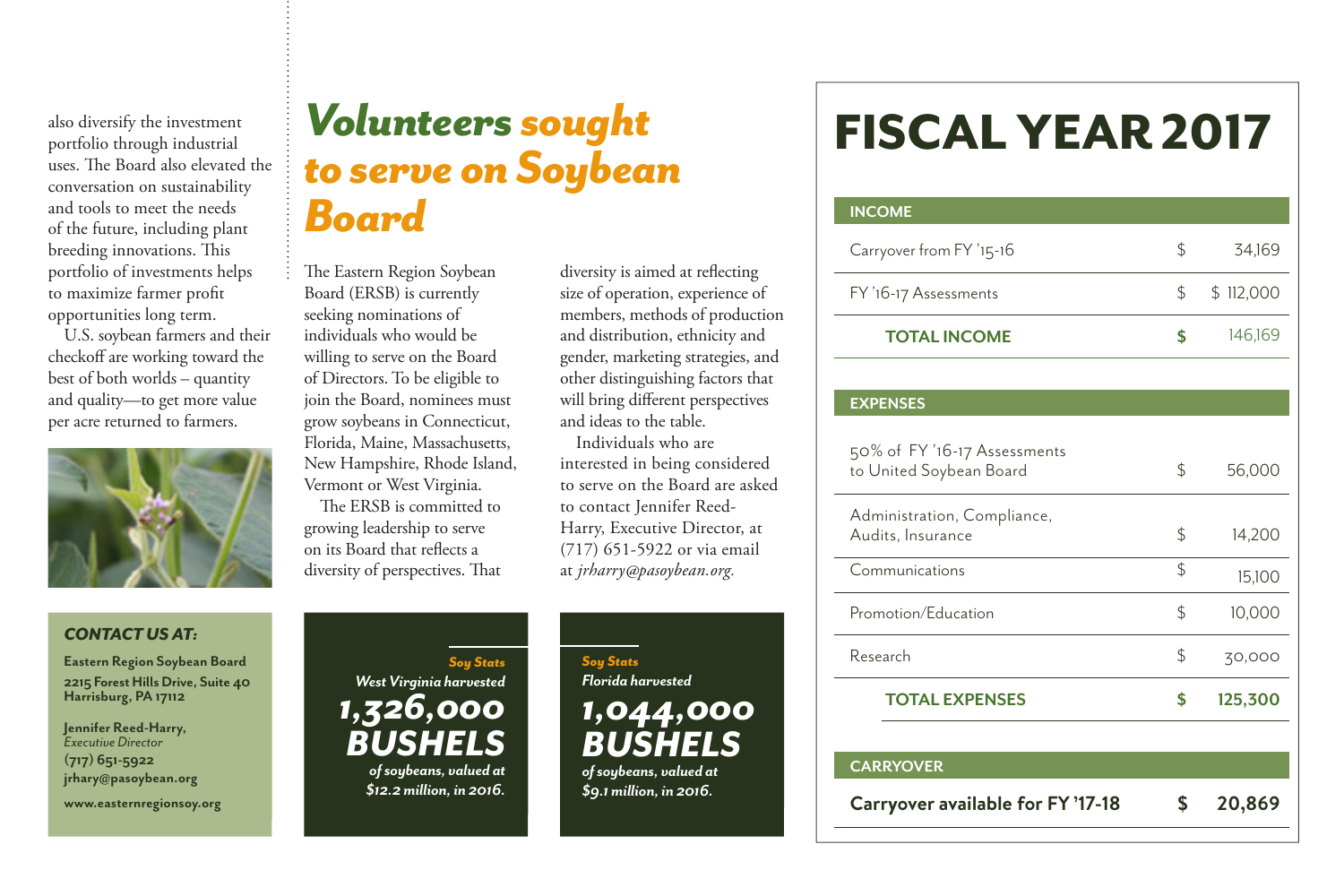

### **PRODUCTION RESEARCH** *Northeast Variety Trials and Cover Crops University of Vermont*

In an effort to support and expand the local soybean market throughout the northeast and increase soil health in fields rotated with soybeans, the University of Vermont Extension Northwest Crop and Soils (NWCS) Program established a trial in 2016 to evaluate cover crop seeding methods and establishment in soybeans. 2017 marked the second year of the study, funded by a grant from the Eastern Region Soybean Board.

Experiments evaluated cover crop seeding time prior to or during soybean growth, and cover crop species. The impact of cover crops on weeds, soils, and yields was measured.

Also for the second consecutive year, University researchers conducted variety trials to identify varieties and maturity that lead to maximum soybean production. More than two dozen varieties in maturity groups 000 to 2.0 were evaluated for yield and were scouted biweekly to monitor for pests.

The research grant from the Eastern Region Soybean Board also funded research into the impact of planting dates. Researchers planted two differing maturity soybeans every week from mid-May until early-July to determine optimum planting dates in the most northern parts of the eastern soybean growing region.

The University hosted a field day to give growers a first-hand look at the field trials and will be sharing the results of their research at regional winter grower events and online.

Look for the reports published online at *www.uvm. edu/extension/cropsoil.*

### *Post-harvest planning: cover crops*

Incorporating cover crops into a farm's overall crop management strategy can provide a multitude of benefits, but it's not a "once and done" or a "plant and walk away" type of practice. For a successful cover crop experience, some up-front

planning and goal setting should be part of the overall strategy to help ensure you meet your priority objectives. Cover crops require an investment of time and money, all of which coincides with the hectic harvest and planting season. It's important to think strategically about cover crops and how they best fit into a given farming operation to ensure that the



benefits received justify the time and investment. One thing heard repeatedly from farmers is that the successful transition to using cover crops involves a learning curve and out-of-thebox thinking.

Every farm is different. First-time cover-croppers should start small and learn first-hand what works (and perhaps more importantly what doesn't work) on his or her own farm. Priority number one should always be getting the cash crop successfully planted. Starting small will minimize planting risks and maximize successful long-term implementation.

Determine up front your key objectives for using cover crops. This helps you measure results afterwards and guides certain decisions you will need to make on the front end. Certain objectives will influence your decisions.

For example, selecting the right cover crop species (or mix of species), the right seeding rate, planting method and timing, as well as termination method and timing, all play a significant role in meeting different objectives.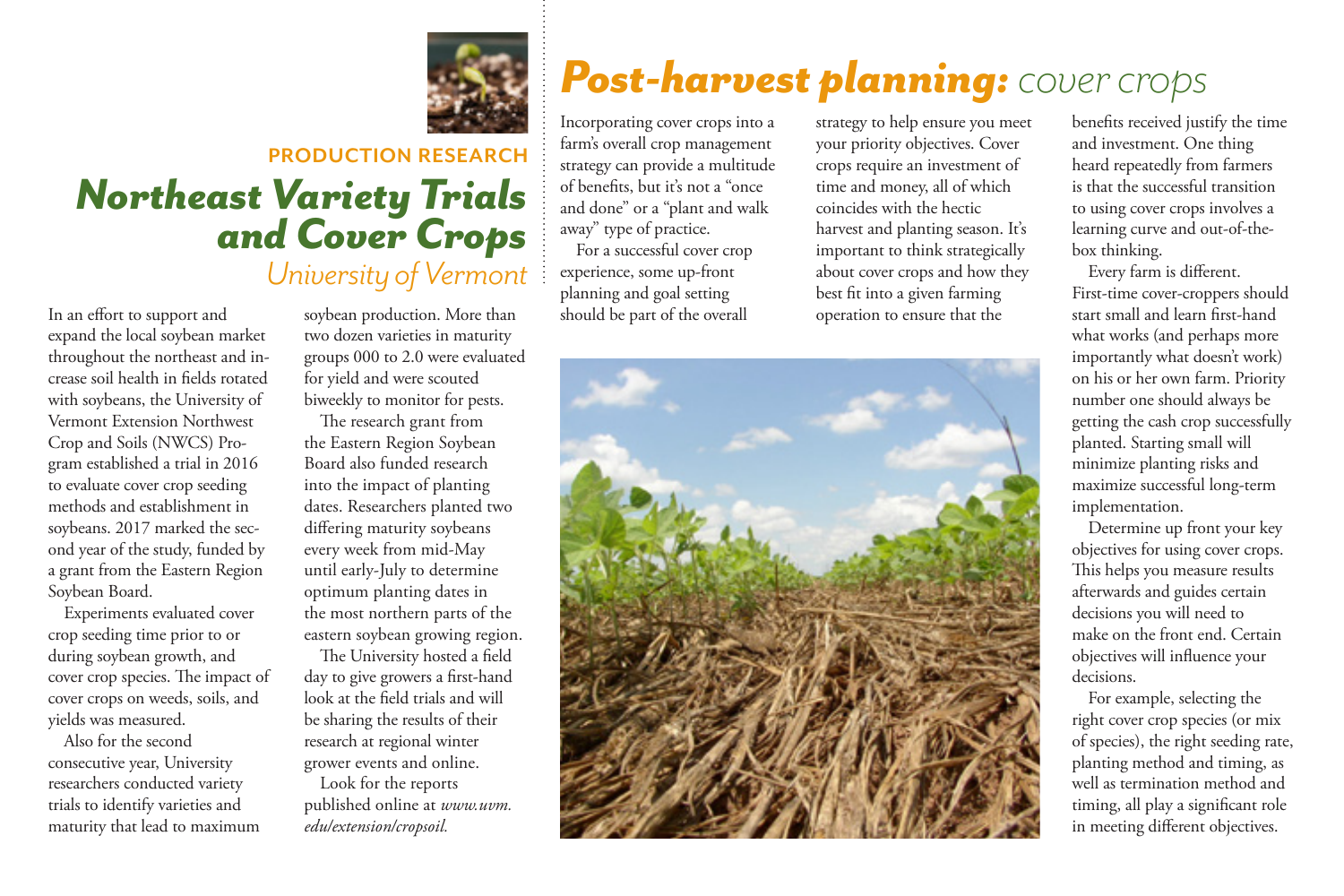#### **PRODUCTION RESEARCH** *Fighting soybean rust University of Florida*

Soybean rust (Phakopsora pachyrhizi) continues to be a serious disease of soybeans in the U.S. and it's on the move. Phakopsora pachyrhizi must have live, green tissue to survive, and in frost-free areas like Florida, kudzu is the most important overwintering reservoir for the fungus. It allows for the increase of spores, which can be readily carried long distances by the wind to new, rust-free regions.

Eastern Region Soybean Board checkoff funding granted to the University of Florida is enabling researchers to monitor soybean rust on kudzu populations and soybean sentinel plots to inform a national monitoring network. To stem the spread of the disease, early detection is a must along with an aggressive fungicide control program. The sentinel plot system that has been established provides an early warning of infection to nearby states. This information helps growers time their fungicide applications.

To further the fight against soybean rust, a portion of the checkoff grant is being used

to evaluate transgenic soybean lines (developed by a University of Florida microbiologist) for resistance to the disease.

Transformed soybean lines are being tested in greenhouse experiments at the UF/IFAS Plant Diagnostic Center in Gainesville (PDC-GNV.) This center serves not only as a resource for Florida residents, it's also a national resource that has successfully trained over 700 Extension educators and consultants across the country in soybean rust identification.

Field experiments are also being conducted by the University's plant pathologists to investigate the performance of determinant vs. indeterminate soybean varieties using conservation technology to maximize production potential.

Growers throughout Florida are being invited to attend field days, county meetings, in-service trainings and personal visits to learn about the research results. Additionally, Extension publications assist in making information available online.

Visit the IPM/PIPE (Integrated Pest Management Pest Information Platform for Extension and Education) soybean rust national monitoring network at *sbr.ipmpipe.org.*





#### **EDUCATION** *Beef! It's what's for dinner.*

As the biggest consumer of soybean meal, animal agriculture is important to soybean growers. The Eastern Region Soybean Board partnered with the Northeast Beef Promotion Initiative (a Beef Checkoff program) to help drive beef demand in the Northeast region by conveying a simple educational message: beef is not only a versatile protein choice, it's also easy to prepare and packed with vitamins and minerals to help families thrive.

The initiative featured Ibotta («I bought a...»), a popular free mobile coupon and cash back shopping app for smart phones. With Ibotta, shoppers have the opportunity to earn cash back on select products by performing easy tasks, purchasing the product, then providing proof of purchase. Ibotta has nearly 22 million downloads, and is one of the most frequently used shopping apps in the United States.

As a result of this promotion, more than 81,000 consumers completed the educational engagements associated with the beef offers. Nearly 30,000 beef rebates were redeemed, which can be considered the number of units of beef sold during the campaign.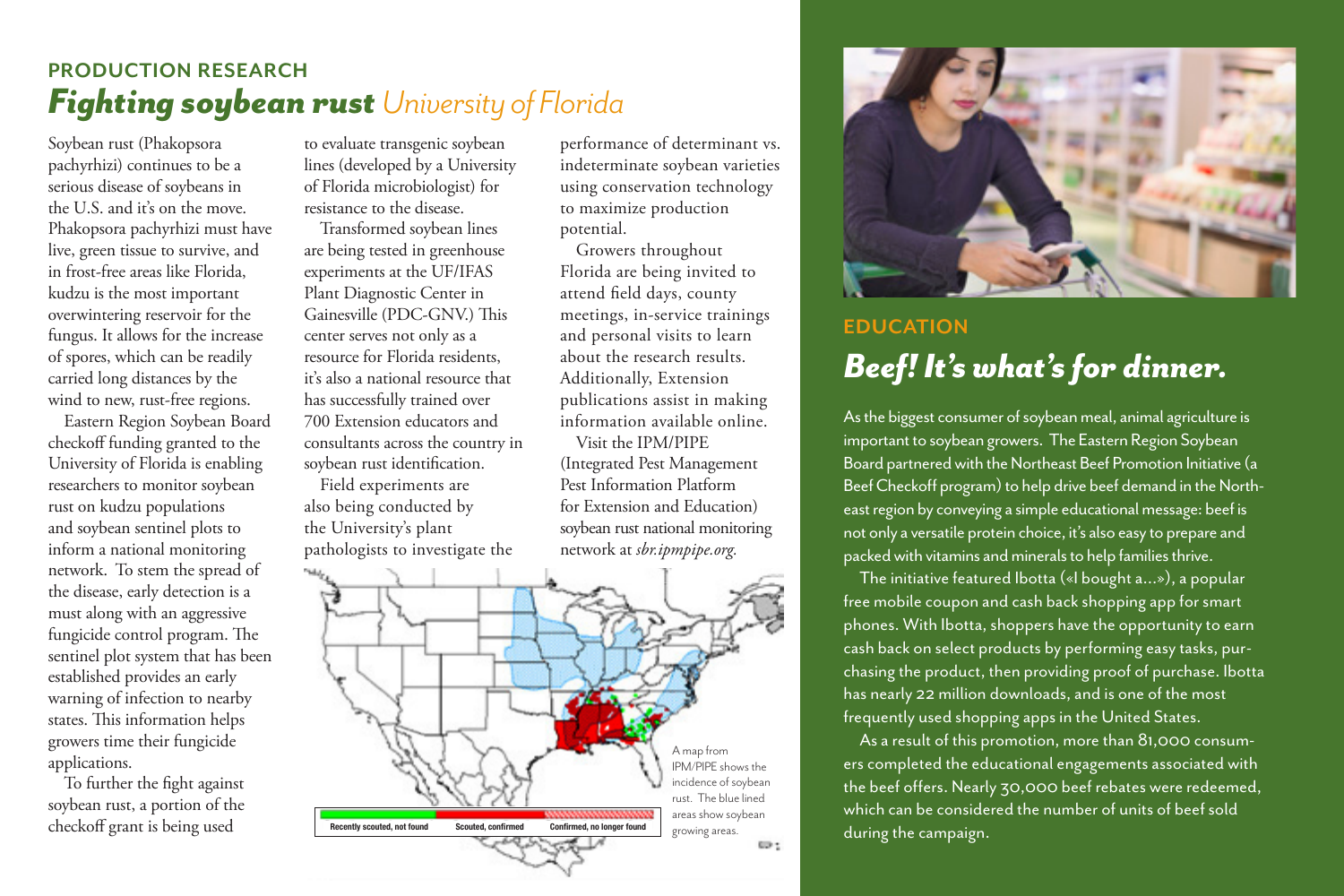

### *Growing high oleic soybeans can boost farm profitability*

The farm economy has been in a holding pattern for years now, and managing for the future is more important than ever. On his family farm on the eastern tip of West Virginia, Marty Kable has had to make some tough decisions. This year, he, along with farmers in 12 states around the U.S., planted high oleic soybeans to increase his profit potential. In total, U.S. soybean farmers planted 650,000 acres of the premium soybeans this year.

When margins are tight, farmers start to look toward cutting costs to make ends meet, but Kable takes a different approach. "You can't cut too many costs or you start reducing your crop's performance," he says. "We're doing everything we can, from seed selection to inputs, to produce the best yield on any given acre."

And this year, Kable's seed decision made a big market impact. "Counting the doublecrop that will be going in behind wheat, we'll have a total of 2,376 acres of high oleic soybeans," Kable says. "There was a lot of interest in the ag community around me, and we tested the varieties on our land last year. We saw yield that was as good as – even better than – anything else we planted, so the results were encouraging to grow more this year."

What's so attractive about

high oleic soybeans? High oleic premium soybean oil is used by restaurants, food companies and in non-food applications because of its high-heat and shelf stability. End-use customers want more of the oil than processors have in stock, so processors offer a premium for high oleic soybeans to farmers who grow them. The biggest difference between growing high oleic and conventional soybeans, Kable says, is that farmers keep them separate to deliver them to the contracted processor – and that it comes with added profit.

 "All our beans this year are high oleic," Kable says, "due in part to the profit opportunity for our farm and for all soybean farmers. We like to stay up on anything new and exciting in the industry, and high oleic has real potential to add demand for U.S. soybean farmers."

Kable serves as a farmer-leader on the Eastern Region Soybean Board, and represents the Eastern Region on the United Soybean Board.

**Marty Kable, Charles Town, West Virginia**

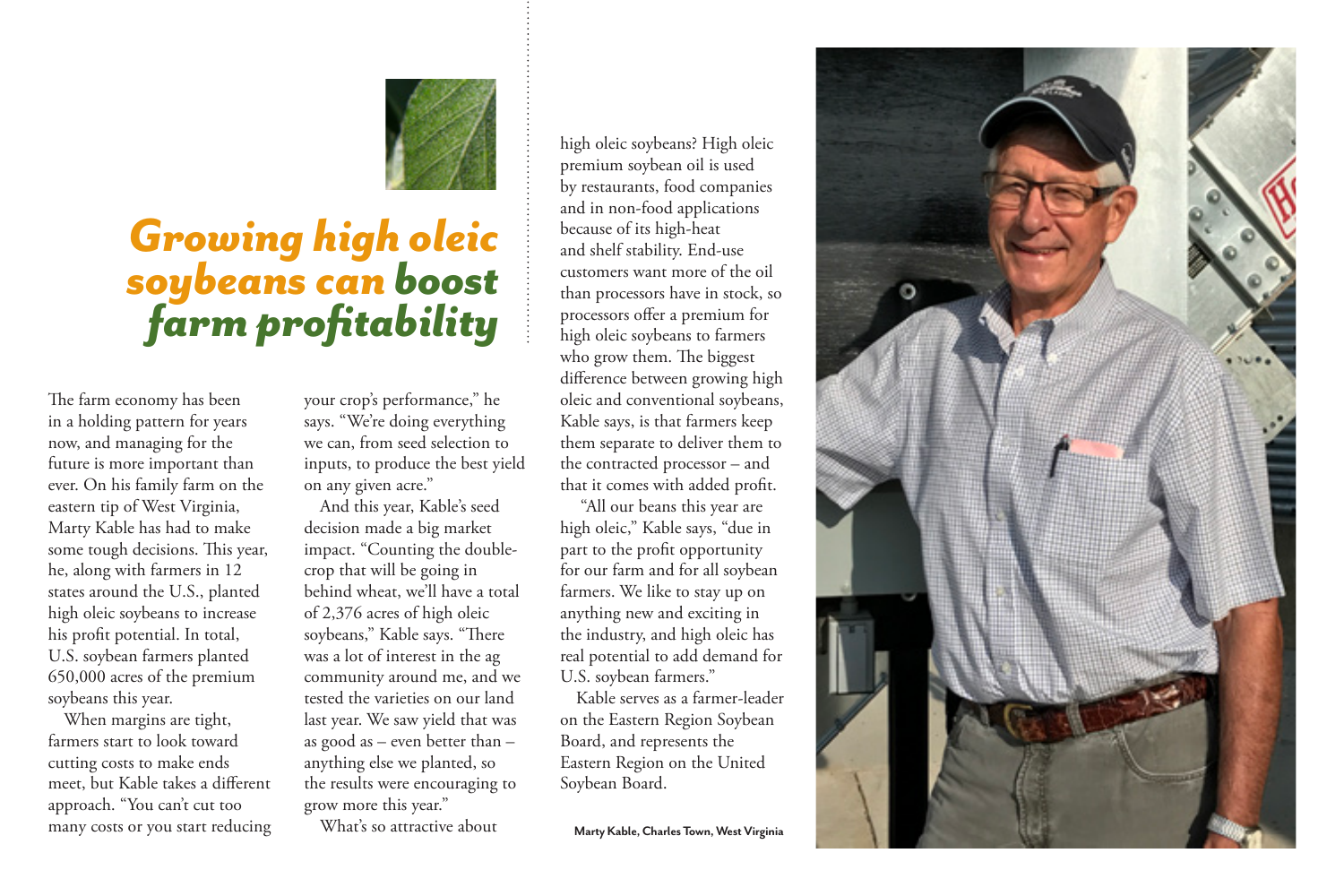

### *Soybean oil keeps cities warm*

Homes, offices and municipalities in the Northeast and Mid-Atlantic rely on heating oil to stay warm during the winter. Many areas use Bioheat, a blend of biodiesel and ultra low sulfur heating oil, and that means more demand for soybean farmers. Bioheat replaces petroleum-based heating oil with biodiesel, which is often soy-based, delivering a quality product that is nontoxic and reduces greenhouse gas emissions.

The U.S. has been using biodiesel in trucks and tractors for more than 20 years. Bioheat represents an exciting growth market and an opportunity to have an economic impact; the checkoff is working to make that market an even bigger reality.

Used in 23 states, residential heating oil represents at least a 4 billion gallon market annually. Many municipalities have adopted policies to impact the use of Bioheat in their districts. New York City, for example, required Bioheat be used at a two percent level, with an increase to five percent in October, 2017. With New York City using 40 million gallons of pure biodiesel annually and growing, soybean farmers have an opportunity to increase demand for soybean oil and, in return, increase their profitability.

Aside from the sustainable

benefits of Bioheat, it also is what the industry calls a dropin solution. Bioheat can be used in existing infrastructure, so building owners don't have to invest in costly upgrades to use the fuel.

New York City has become one of the most important biodiesel markets in the country. This happened because of the soybean checkoff. Other cities in the Northeast also use a lot of heating oil, so the potential to convert to a biodiesel blend holds significant benefits for building owners and residents. Bioheat provides a solution for them while ultimately looking at what can provide more value for U.S. soybean farmers.

#### *Your checkoff at work* Checkoff helps bring innovative soy-based tire to market

This year, as Goodyear introduces its Assurance WeatherReady tires for passenger vehicles, soybean farmers may want to pay attention to their newest customer. That's because this allseason, innovative line of tires was made possible in part by the soy checkoff. The tires feature a soy-based rubber compound, bringing forward yet another market opportunity for soybean oil and, in return, a profit opportunity for soybean farmers.

Goodyear's interest in soybean oil included a look at sustainability, a priority for many corporations throughout the United States; however, what they found was a competitive advantage – rubber compounds made with soybean oil remained soft at lower temperatures, leading to enhanced traction in dry, wet and winter conditions. Thus the name, WeatherReady.

"As we develop great products that anticipate and respond to the needs of consumers, soybean oil was one of the technologies enabling us to meet a challenging performance goal," said Eric Mizner, Goodyear's director of global material science.

A product advantage is something that is news to soybean farmers' ears, as this market is just beginning. Businesses looking to use soy, even if for sustainable purposes, want to see not only a price-competitive product, but one that functions



the same or better than their original product. That's why the checkoff works with companies such as Goodyear to test soybean oil and confirm its characteristics, so we can increase demand for our product and ultimately increase our profit opportunities.